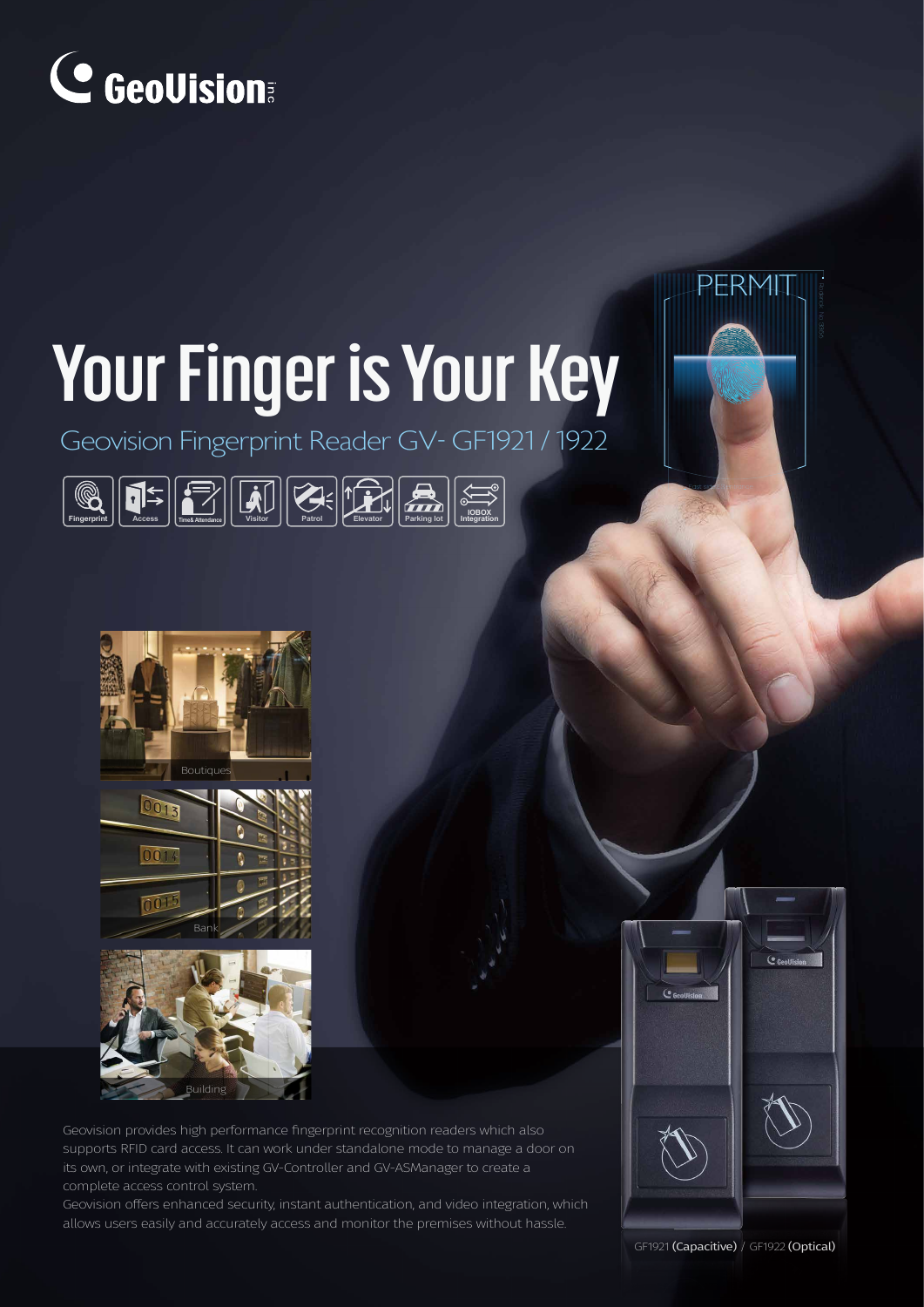#### Key Features

- Standalone Function (Up to 1,900 Fingerprints). ×
- IP-Based Fingerprint reader Ē.
- Multiple Operation Modes : Fingerprint Only  $\blacksquare$ Fingerprint + RFID Card, and RFID Card Only.
- Fast Authentication in under 1 second  $\blacksquare$
- Manage multiple business locations with Geovision access platform.

### Anti-Duress Operation



#### Two-person A/B rule



|                                                                                                                                    | <b><i>SHERIFFERE</i></b> |                                             |                                    |                                        |  |
|------------------------------------------------------------------------------------------------------------------------------------|--------------------------|---------------------------------------------|------------------------------------|----------------------------------------|--|
| 14                                                                                                                                 |                          |                                             | <b>International</b>               | NO-In                                  |  |
| (To fasteries Folds, Kill)                                                                                                         | <b>Construction</b>      | <b>SALE GATTING</b><br><b>SERGE</b>         | <b>Sales And Address</b>           | <b>Statistic</b>                       |  |
| Wines.                                                                                                                             |                          | $-00.1$                                     | <b>NATIONAL</b>                    | <b>Injection</b>                       |  |
| $8 - 1$                                                                                                                            |                          | <b>Bankin</b>                               | <b><i><u>Internet</u></i></b><br>× | <b>Laurence American</b>               |  |
| $x = 1$                                                                                                                            |                          | <b>Brader's Knock</b>                       | <b>Art Product</b>                 | <b>Seven In</b>                        |  |
| <b>King</b>                                                                                                                        |                          | of Residents                                | <b>Book</b>                        | $1 - 15$                               |  |
|                                                                                                                                    |                          | it bit                                      | B out user                         | <b>Selving country</b><br><b>SALES</b> |  |
| <b>X</b> Him At                                                                                                                    |                          | <b>Ballyman</b>                             | a bront Glod<br>Life and color     | <b>Detect In</b>                       |  |
| $X$ visitive                                                                                                                       |                          | of Manager                                  |                                    | <b>Side</b><br>as widen famous to      |  |
| <b>K</b> tick, by                                                                                                                  |                          | welcome in the con-                         | <b>Advised for</b>                 | <b>Standard Car Selection</b>          |  |
| to see an                                                                                                                          |                          | i.                                          | 1 Adams                            |                                        |  |
| gain, to<br>$\frac{1}{2} \frac{1}{2} \frac{1}{2} \left( \frac{1}{2} \left( \frac{1}{2} \right) \left( \frac{1}{2} \right) \right)$ |                          | <b>With Title</b><br><b>College College</b> | a ball                             | Advancing Science<br>$\bullet$         |  |
|                                                                                                                                    |                          |                                             |                                    |                                        |  |
| <b>K</b> HISH                                                                                                                      |                          | <b>Sauliers</b>                             | <b>Toy Morge Auto</b>              |                                        |  |
| A TEX SHANNA FULAT                                                                                                                 | <b>HARAS</b>             | of Belong                                   | of Britain II                      |                                        |  |
| # (5) maximum                                                                                                                      | <b>ALCOHOL</b>           | 12194M 1.75U<br>49, 24, 6.4 c.              | 20 Mill                            |                                        |  |
| <b>CONSIGNATION</b>                                                                                                                | <b>BY ARRIVE</b>         | <b>Ad</b>                                   |                                    |                                        |  |
| <b>CREATE AND</b>                                                                                                                  | <b>Phone Link Links</b>  |                                             |                                    | <b>Corp.</b>                           |  |

In order to enhance security, you can use Two-person A/B rule to protect your asset. The door will unlock only when two assigned fingers are presented together. In the meantime Person A's finger must be presented before Person B's finger. Otherwise the door will not open.